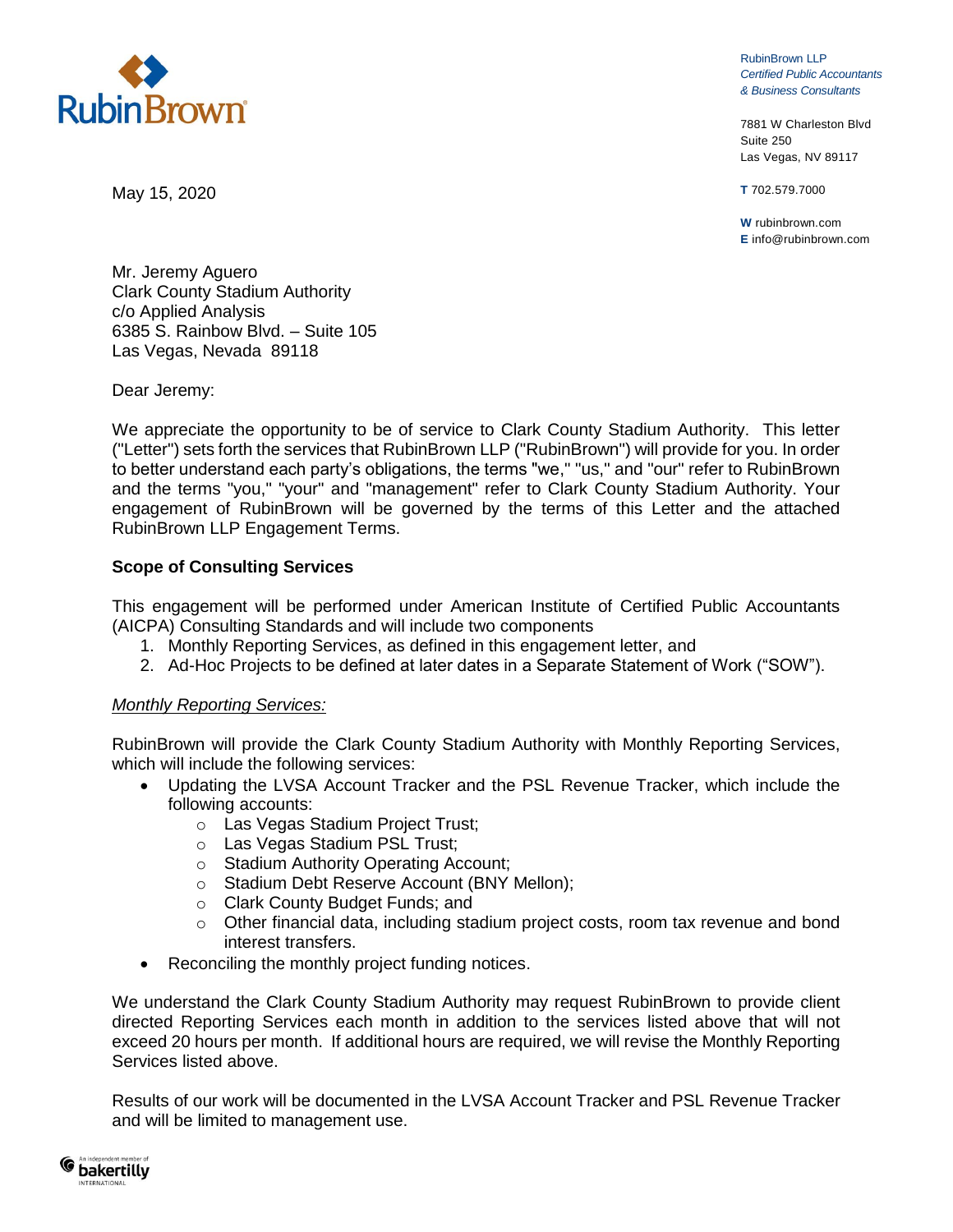# *Ad-Hoc Projects:*

In addition, we understand RubinBrown will be asked to perform Ad-Hoc Projects that are outside the scope of Monthly Reporting Services defined above. Any Ad-Hoc Project will be defined in a separate SOW that will include the estimated costs. We will agree-upon the scope of any Ad-Hoc Project in writing before any work begins or costs are incurred. Any additional SOW will be subject to the same terms and conditions included within this engagement letter, unless otherwise defined in the SOW.

# **Procedures**

Our engagement cannot be relied on to disclose all instances of noncompliance with laws and regulations, fraud, or material errors attributable to management or other personnel. However, if we become aware of such incidents that are not clearly trivial, we will inform you of such instances.

We must necessarily rely upon the integrity and cooperation of management and the assistance of your employees. As a condition of our engagement, management will be responsible for the completeness and truthfulness of representations and disclosures made to us during the course of our work.

Our services are not structured to be relied upon to detect errors, irregularities, employee or management dishonesty, fraud, embezzlement or other illegal acts (hereinafter collectively referred to as "Irregularities"). In performing our services, we will advise the executive level of management of any such material Irregularities that come to our attention. However, you must understand that our services cannot be relied upon to detect such Irregularities. If you have concerns about such matters, please discuss them with us. It may be possible to design a special engagement to assist you in uncovering such Irregularities.

Stephanie Sand will serve as the partner responsible for the overall supervision of the engagement and for authorizing the Firm's signature on deliverables (if applicable).

The deliverables from this engagement will be a report for management's use only, under American Institute of Certified Public Accountants (AICPA) Consulting Standards.

## **Management Responsibilities**

You and your management will be fully and solely responsible for applying independent business judgment with respect to the services and work product provided by us, to make implementation decisions, if any, and to determine further courses of action with respect to any matters addressed in any advice, recommendations, services, reports or other work product or deliverables to you. The parties hereby acknowledge that in performing its services, we cannot act in the role of management or as your employee or be identified as such.

We understand that you will provide us with (1) access to all relevant information and personnel, (2) additional information that we may request to complete our engagement, and (3) unrestricted access to persons with the organization from whom we determine it necessary to obtain information.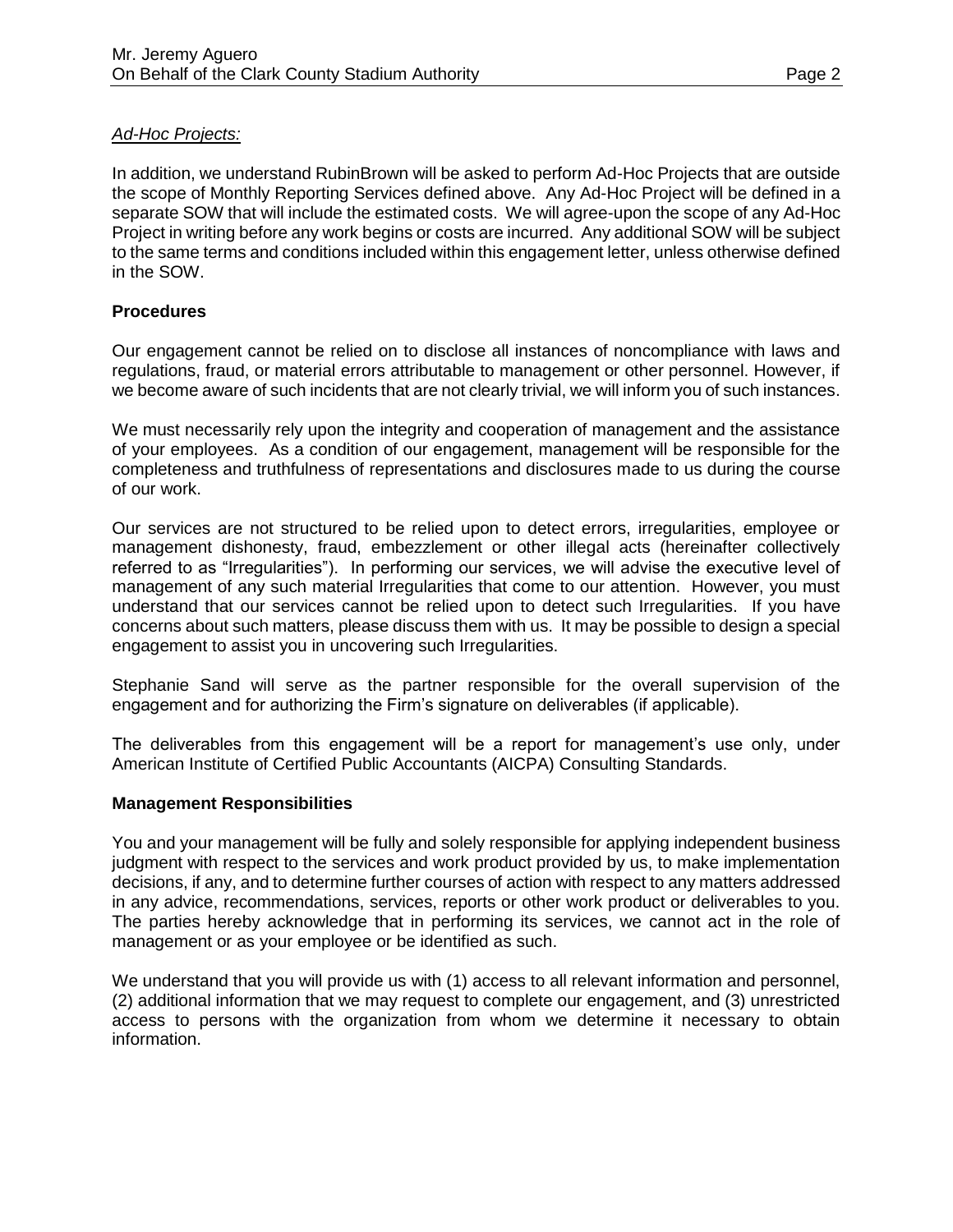We are not responsible for electronically hosting, storing or maintaining any of your original financial or non-financial information (or sole copies). You are expected to retain all financial and non-financial information including, but not limited to, anything you upload to a portal and are responsible for downloading and retaining anything we upload to a portal or transmit to you in a different manner. Portals are only meant as a method of transferring data and are not intended for the storage of your information.

# **Timing and Fees**

We estimate that our fees for these services will be charged on an hourly basis. The billings rates for the period June 1, 2020 through June 30, 2021 will be as follows:

| <b>RubinBrown Team Member Hourly Rate</b> |                |
|-------------------------------------------|----------------|
| Partner                                   | \$300          |
| <b>Project Manager</b>                    | \$210          |
| <b>Analysts and Consultants</b>           | \$125 to \$145 |
| <b>Bookkeepers</b>                        | \$90           |

For the Monthly Reporting Services, we anticipate a total annual cost not-to-exceed \$90,000, plus out-of-pocket, technology and administrative expenses. The anticipated total monthly cost is based upon the following fee assumptions:

- The number of accounts tracked on the LVSA Account Tracker and the PSL Revenue Tracker, as provided on April 23, 2019, will remain consistent throughout the engagement period.
- The information provided in the monthly funding notices will remain consistent throughout the engagement period.
- Any additional procedures performed as part of the Monthly Reporting Services will not exceed 20 hours per month.

The fees set forth above are based upon (a) the specific assumptions summarized above and (b) cooperation from your personnel and the assumption that unexpected circumstances will not be encountered during the engagement. If significant additional fees are necessary, we will discuss them with you and agree to a new fee estimate before additional fees are incurred. We will keep you informed of our progress and work closely with you to structure our work to ensure that it is completed in a cost-effective manner.

# **Engagement Terms**

Attached is an additional statement of terms regarding our engagement titled, RubinBrown LLP Engagement Terms (hereinafter "RubinBrown Engagement Terms"). The RubinBrown Engagement Terms are hereby incorporated by reference and the contents of this Letter should be construed in accordance with the terms set forth therein, unless expressly stated otherwise in this Letter. When construing or interpreting the contents of this Letter or the terms of our engagement, the RubinBrown Engagement Terms will govern. To the extent any apparent or actual contradiction may exist, the RubinBrown Engagement Terms will be deemed controlling and will supersede any such statement contained herein, unless expressly stated otherwise in the provision or portion of this Letter at issue.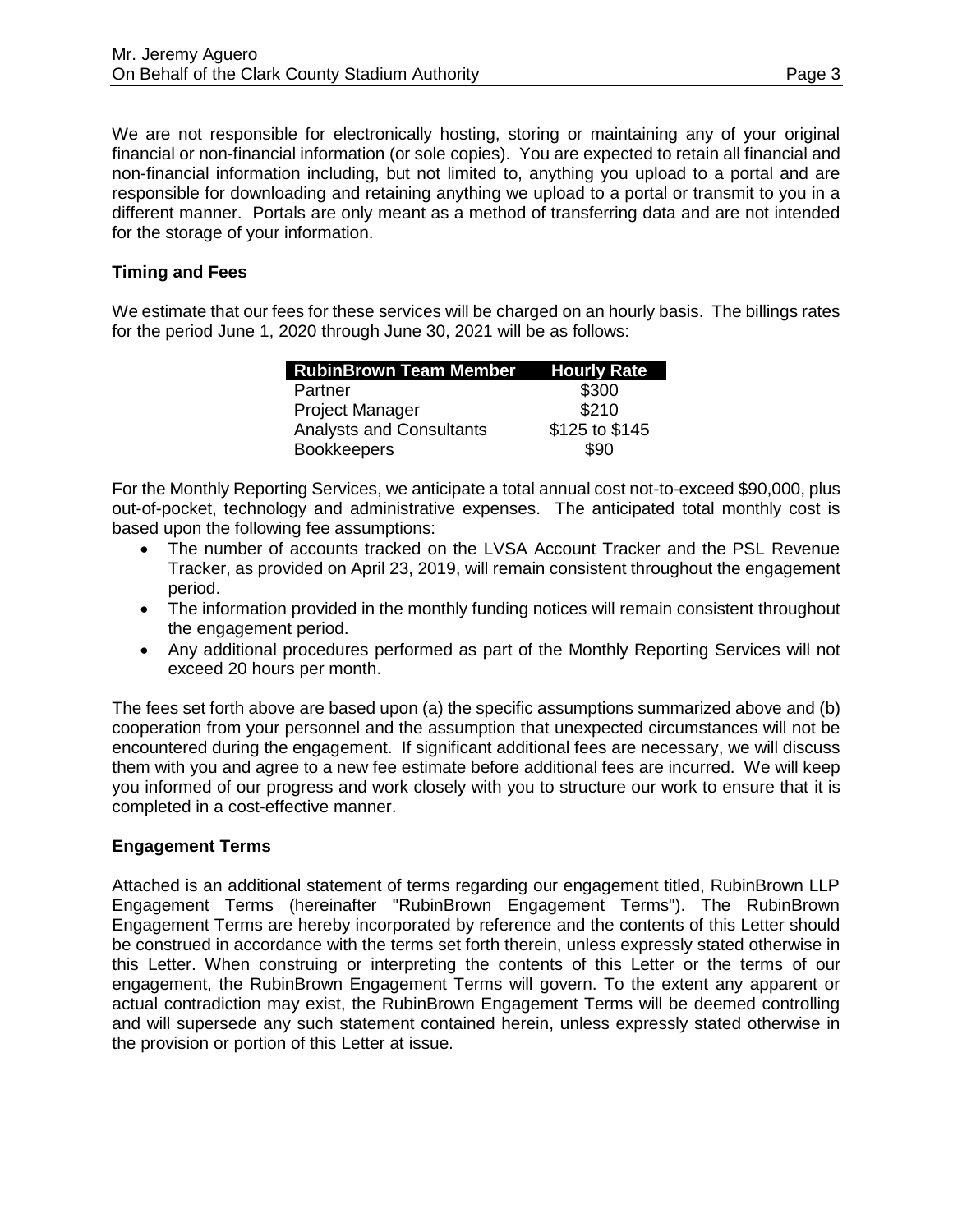# **Conclusion**

We appreciate the opportunity to be of service to you. If you have any questions, please let us know. If you agree with the terms of our engagement as described in this Letter and the RubinBrown Engagement Terms, please sign the enclosed copy and return it to us. By signing the enclosed copy of this Letter, you acknowledge that you have read, understood and agreed to the terms as set forth in this Letter and in the RubinBrown Engagement Terms.

## **THIS CONTRACT CONTAINS A BINDING ARBITRATION PROVISION WHICH MAY BE ENFORCED BY THE PARTIES.**

Sincerely,

RubinBrown LLP

Stephanie Sand

Stephanie J. Sand, CPA Partner Direct Dial Number: 702-579-7009 Email: stephanie.sand@rubinbrown.com

But

Brandon R. Loeschner, CPA, CISA, CGMA Partner Direct Dial Number: 314.290.3324 Email: brandon.loeschner@rubinbrown.com

**Enclosures** Exhibit A - RubinBrown LLP Engagement Terms

By signing below, the signatory agrees to the terms of this Letter and the RubinBrown Engagement Terms and specifically authorizes the Binding Arbitration provision of Paragraph 20 of the Engagement Terms, and further represents and warrants that she/he is authorized to approve the terms of this engagement on behalf of Clark County Stadium Authority.

Approved By: \_

Steve Hill, Chairman of the Board, Clark County Stadium Authority

Title: \_\_\_\_\_\_\_\_\_\_\_\_\_\_\_\_\_\_\_\_\_\_\_\_\_\_\_\_\_\_\_\_\_\_\_\_\_\_\_\_\_\_\_ Date: \_\_\_\_\_\_\_\_\_\_\_\_\_\_\_\_\_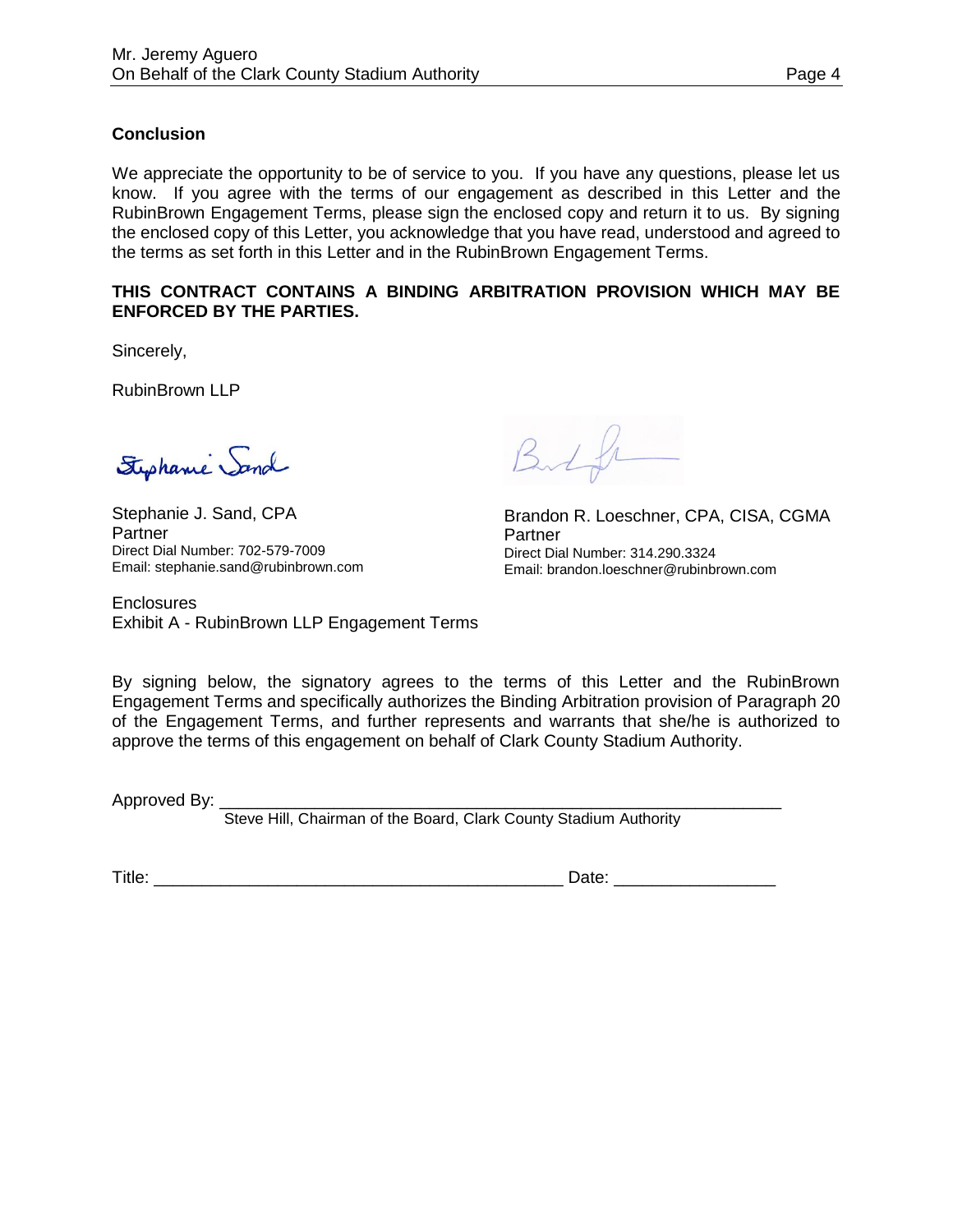These Engagement Terms (the "Terms") and the engagement letter (the "Letter") incorporating the Terms (the Terms and Letter are hereinafter collectively referred to as the " Agreement" ), entered into by and between RubinBrown LLP ("RubinBrown") and Client, set forth the terms and conditions of RubinBrown's engagement with Client (the "Engagement"). These Terms shall also apply to any additional work that Client requests RubinBrown to perform unless a separate engagement letter is entered into by and between RubinBrown and Client for such additional work.

**1. Agreed Upon Scope of Work.** RubinBrown shall be obligated only for the services, work product and deliverables specified in the Letter, and only for changes in such scope that are set forth in writing and duly executed by the parties hereto. Unless expressly provided for in the Letter, RubinBrown' s services do not include giving testimony, appearing or participating in discovery proceedings, administrative hearings, court, or other legal or regulatory inquiries or proceedings and, in the event RubinBrown later agrees to perform such services, RubinBrown will charge and Client shall pay RubinBrown's customary fee for such services.

**2. Period Covered.** This engagement letter covers the period beginning on the date the described services begin and ending on the date all such services have been completed unless earlier terminated pursuant to these Terms. Either party may terminate this Agreement, for any reason, without penalty, on thirty (30) days' written notice to the other party. Upon termination of this Agreement, Client shall have no further obligation to pay RubinBrown any charges thereunder other than fees for services performed prior to the effective date of termination and expenses incurred prior to the effective date of termination. Except where a separate engagement letter is used, the terms of the Letter and these Terms will apply to any such additional work we are asked to perform.

**3. Billing Terms.** Invoices will be rendered monthly and presented to you for services performed in the prior month and are due and payable within 30 days of the date of the billing statement. We reserve the right to suspend or terminate further services until payment is received on all invoices that are not paid in full within 30 days of the date of the billing statement. In the event that we suspend or terminate this engagement as a result of non-payment, you agree that we will not be responsible for your failure to meet government or other filing deadlines, or for penalties or interest that may be assessed against you resulting from your failure to meet said deadlines. A 1½% per month service charge will be added to balances remaining unpaid 60 days or more after the invoice date.

**4. Cooperation and Participation.** While RubinBrown may from time to time suggest various options that may be available to Client and further give its professional evaluation of each of these options, Client must make the ultimate decision as to which, if any, of these options to implement. Client shall be solely responsible for applying independent business judgment with respect to RubinBrown's services, work product and/or deliverables (including decisions regarding implementation or other further course(s) of action) and shall be solely and exclusively responsible for such decisions. RubinBrown shall be entitled to rely on all decisions and approvals of Client (and its counsel). Except as specifically provided in the Letter, RubinBrown shall be entitled to rely on the accuracy and completeness of all information provided by Client, and RubinBrown has no duty to verify the accuracy or completeness of information provided by Client.

**5. Access to Resources and Information.** Unless specified herein as the responsibility of RubinBrown to provide, Client shall obtain for RubinBrown, on a timely basis, any internal and third-party permissions, licenses or approvals that are required for RubinBrown to perform the services contemplated hereunder (including the use of any necessary software or data). Client shall also provide RubinBrown with such information, signoffs and assistance as may be necessary for RubinBrown to perform the Engagement or as RubinBrown may reasonably request.

6. **Record Retention.** Pursuant to RubinBrown's record retention policy, at the conclusion of this Engagement, RubinBrown may retain copies of the records supplied to RubinBrown by Client and RubinBrown will return all such original records to the Client. The records and files retained by RubinBrown are RubinBrown' s property and are not a substitute for the Client' s own records. Client shall be responsible for retaining and maintaining records of its operations and records required to backup and support the Client's financial reports and tax returns. RubinBrown will destroy Client files and all pertinent work papers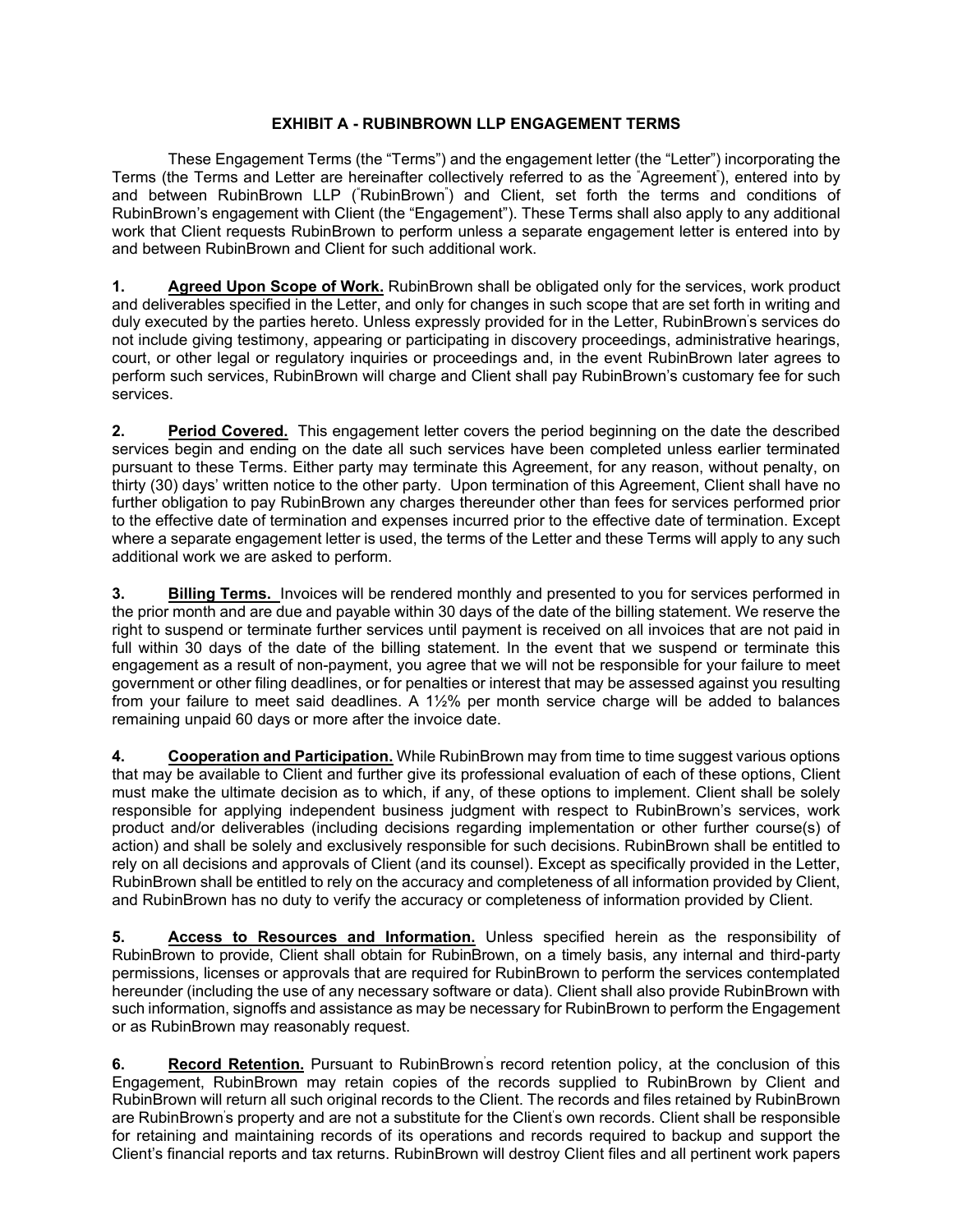after a retention period of seven years, after which time these items will no longer be available. In addition, catastrophic events or physical deterioration may result in RubinBrown's records being unavailable.

**7. Confidentiality.** RubinBrown shall maintain the confidentiality of Client information, which is of a confidential nature, using the same degree of care it uses in maintaining its own confidential information. Nothing herein shall preclude RubinBrown from disclosing confidential Client information in response to a validly issued and enforceable subpoena or as otherwise required by law, or from disclosing confidential Client information to RubinBrown's attorneys, advisors, insurers, or agents who agree to maintain the confidentiality of such information, with or without notice to Client.

In the course of providing professional services to Client in connection with this engagement, RubinBrown may require the assistance of third party professional service providers with specialized capabilities or expertise. RubinBrown enters into confidentiality agreements with such third party professional service providers to ensure that confidential information of its clients is fully protected from loss or misuse. In the event RubinBrown is unable to secure an appropriate confidentiality agreement, Client will be asked to provide its consent prior to the sharing of its confidential information with the third-party professional service provider.

Except as otherwise specifically provided herein, Client shall at no time disclose any of RubinBrown' s services, fees, work product, deliverables and other confidential material, including but not limited to internally developed financial models, or RubinBrown' s role in the Engagement, to any third party (except to a government agency, to the extent such filing is an agreed objective of the Agreement, or as otherwise legally compelled) without RubinBrown's prior written consent in each case. Client' s use of RubinBrown' s services, work product or deliverables hereunder (except for copies of filed tax returns) shall in any event be restricted to the stated purpose, if any, in the Letter and otherwise to Client's internal business use only. Client and RubinBrown each retains the right in any event to use the ideas, concepts, techniques, industry data and know-how used or developed in the course of the Engagement. Except as instructed otherwise in writing, each party may assume that the other approves of properly addressed fax, email (including email exchanged via Internet media) and voicemail communication of both sensitive and non-sensitive documents and other communications concerning the Engagement, as well as other means of communication used or accepted by the other.

Notwithstanding anything herein to the contrary, (i) no term of the Agreement is intended to be, and shall not be construed to be, a condition of confidentiality as such term is used in Sections 6011, 6111 and 6112 of the Internal Revenue Code of 1986, as amended ("IRC"), the regulations thereunder and/or Section 10.35 of Treasury Department Circular 230 ("Circular 230"), (ii) Client is hereby authorized to disclose to any and all persons, without any limitation of any kind, any aspect of any entity, plan, arrangement or transaction RubinBrown introduces, addresses or recommends, or with respect to which RubinBrown provides advice, consultation or services pursuant to the Agreement, it being Client' s duty to ascertain whether any additional authorization from any other person or entity is necessary or desirable, and (iii) there is no limitation imposed herein on any person or entity on disclosure of the tax treatment, tax structure or tax strategy of any transaction that is the subject of written advice (as defined in Circular 230) provided by RubinBrown pursuant to the Agreement.

RubinBrown is required to comply with certain peer review requirements in order to maintain its professional licensing. In complying with these peer review requirements certain confidential information may be disclosed to the reviewer. These peer reviews are only conducted by other qualified professionals who are subject to maintaining the confidentiality of information disclosed in the course of the review. Client acknowledges that these confidential disclosures by RubinBrown are not a violation of RubinBrown's obligation to maintain the confidentiality of information.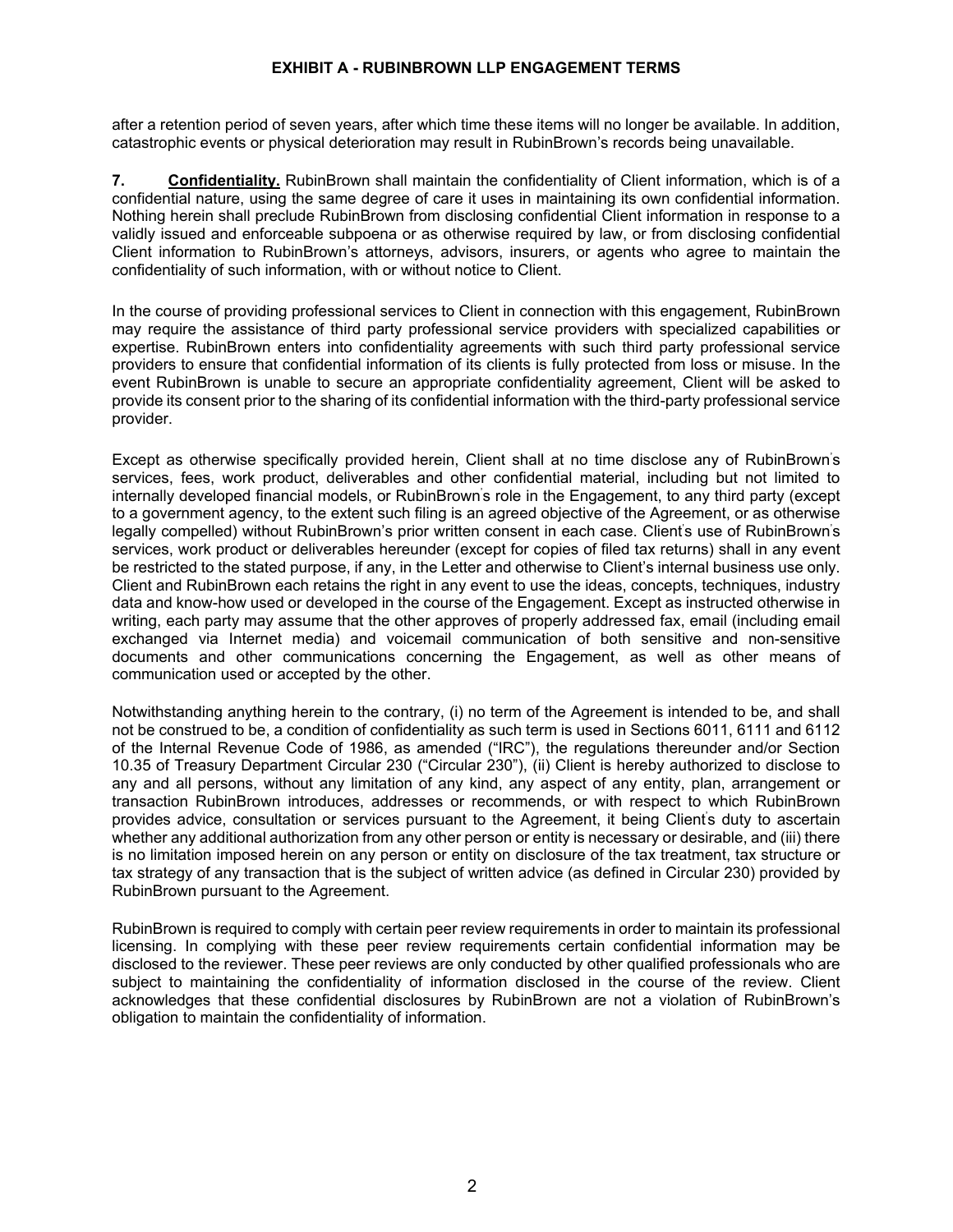8. Subpoenas for Client's Records and Information. At any time during or after our Engagement, should RubinBrown receive a subpoena from a Third Party seeking production of Client's records or confidential information, or testimony relating to RubinBrown's Engagement, RubinBrown will, to the extent permitted by law, notify Client using the last contact information for Client known to RubinBrown. Upon such notification, should Client wish to take action to protect its records and /or its information from production in compliance with the subpoena, it shall be Client's obligation to do so in compliance with applicable law, at Client's expense, using counsel of Client's choice. Irrespective of Client's decision regarding what action, if any, it intends to take to protect its records and information, RubinBrown shall have the right to engage its own counsel to assist and advise RubinBrown in coordinating with Client and/or Client's counsel in this regard, and/or in responding to the subpoena. Client shall reimburse RubinBrown, upon receipt of an appropriate invoice, for all of RubinBrown's internal and external costs and expenses in responding to any subpoena for Client's records, and/or providing testimony pursuant to such subpoena, including RubinBrown's reasonable and customary fees for such services, as well as its internal costs (employee time and expenses), external costs (copy services or other vendors), and reasonable attorneys' fees.

**9. Taxpayer Confidentiality Privileges: Use of Counsel.** The parties acknowledge that certain documents and other communications involving and/or disclosed to or by RubinBrown may be subject to one or more claims of privilege by or on behalf of Client (e.g., the attorney-client privilege, the IRC SEC 7525 tax advisory privilege, etc.). Although Client is solely responsible for managing the recognition, establishment and maintenance (e.g., possible waiver) of these possible protections (and for involving legal counsel as it deems necessary), RubinBrown shall cooperate with Client' s reasonable written instructions regarding such privileges.

**10. Management Dishonesty.** While RubinBrown will advise Client if RubinBrown discovers errors or irregularities, Client understands and agrees that Client cannot rely on RubinBrown to detect employee or management dishonesty, including, without limitation, embezzlement, unless specifically set forth in the Letter.

**11.** External Factors; Standards of Performance. Client acknowledges that the Engagement will involve analysis, judgment and other performance from time to time in a context where the participation of Client or others is necessary, where answers are often uncertain or unverifiable in advance and where facts and available information change with time. Accordingly, evaluation of RubinBrown's performance of its obligations shall be based solely on its substantial conformance with any standards or specifications expressly set forth in the Agreement and all applicable professional standards, any such nonconformance (and applicability) to be clearly and convincingly shown. If there are any changes in the relevant laws, regulations, industry, market conditions or other circumstances, including in the Client's own business practices, RubinBrown has no responsibility to advise Client of any such changes and Client acknowledges the need for it to re-evaluate RubinBrown's preceding services, work product and deliverables. RubinBrown reserves the right, in whole or in part, to decline to perform certain tasks or withdraw from the Engagement entirely if information comes to RubinBrown's attention indicating that performing such tasks could cause RubinBrown to be in violation of any applicable law, regulations or standards, to be in a conflict of interest or to suffer reputational damage.

12. **Affiliates.** If the Letter provides that RubinBrown's services, work product or deliverables may pertain not only to Client but also to a parent, subsidiaries, affiliates, advisors, contractors, family members, related trusts, partnerships, partners, estates or foundations, such Affiliates shall be bound by the terms of the Agreement. Client shall, as may be requested by RubinBrown from time to time (including subsequent to completion of the Engagement), obtain written confirmation of their agreement to the terms of the Agreement.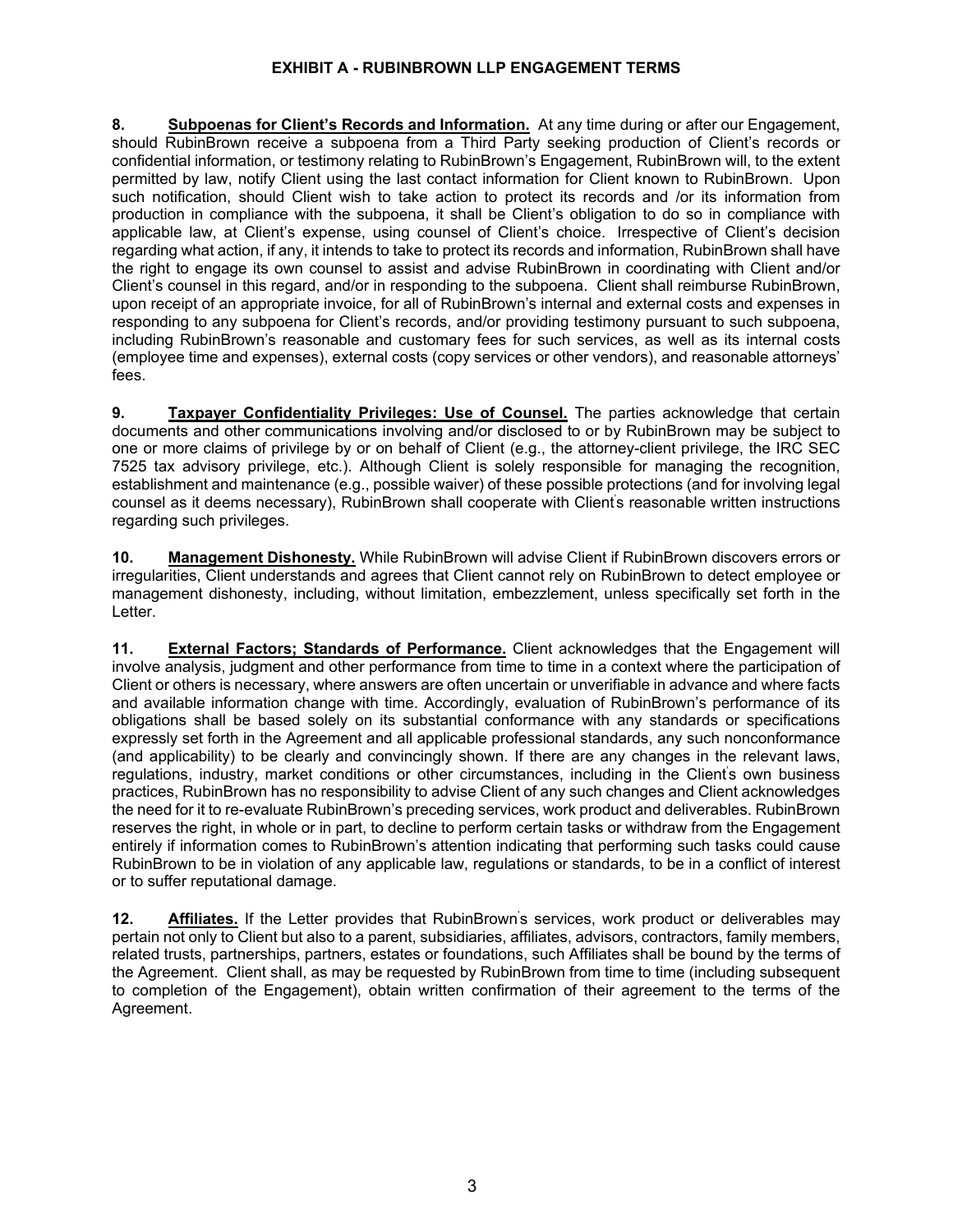**13. Limitation of Liability.** The liability of RubinBrown (including its partners, employees, agents and affiliated companies) to Client (and any purported third-party beneficiaries, including Affiliates) for any claim or damages (including but not limited to incidental, special, exemplary, punitive or consequential, and attorney fees and costs), whether in contract, strict liability, tort (including but not limited to RubinBrown's NEGLIGENCE or FAULT, except that this provision does not purport to limit liability for RubinBrown's intentional/willful torts or for any other liabilities for which a limitation of liability is prohibited by Nevada law), or otherwise, arising out of, connected with, or resulting from RubinBrown' s services, work product or deliverables or the Engagement generally, shall not exceed all fees related to the Engagement paid by Client to RubinBrown, even if RubinBrown has been advised of the possibility of such claims or damages.

**14. Baker Tilly International.** RubinBrown is an independent member of Baker Tilly International. Baker Tilly International Limited is an English Company. Baker Tilly International provides no professional services to clients. Each of the member firms is a separate and independent legal entity and each describes itself as such. RubinBrown is not Baker Tilly International's agent and does not have authority to bind Baker Tilly International or act on Baker Tilly International's behalf. None of Baker Tilly International, RubinBrown or any of the other independent member firms of Baker Tilly International has any liability for each other' s acts or omissions. In addition, neither Baker Tilly International nor any other member has a right to exercise management control over any other member firm. RubinBrown shall in no event be held liable for any work or conduct (whether negligent, intentional, fraudulent, or otherwise) done by Baker Tilly International or any other member firm.

**15. Indemnification.** Client agrees to release, indemnify, and hold RubinBrown, its partners, officers, managers, personnel, agents, employees, affiliated companies, successors and assigns harmless from any liability and costs, including attorneys' fees, resulting from knowing misrepresentations by management of Client. Client's obligation to indemnify shall survive until such time as all claims against RubinBrown are legally barred under all applicable statutes of limitation.

**16. Independent Contractor Status.** Each party is an independent contractor with respect to the other and shall not be construed as having an employment, partnership, trustee or fiduciary relationship.

**17. Assignments and Successors.** Neither party may assign any of its rights or benefits under the Agreement without the prior written consent of the other party. Subject to the preceding sentence, the Agreement will apply to, be binding in all respects upon, and inure to the benefit of the permitted successors, assigns, heirs, estates, and legal representatives of the parties. Notwithstanding the foregoing, RubinBrown may authorize and allow its affiliates and contractors to assist in performing the Engagement and to share in RubinBrown' s rights hereunder, provided any such party shall commit (as applicable) to be bound by the restrictions set forth in the Agreement.

**18. No Third Party Rights.** Unless specifically set forth in the Letter, nothing expressed or referred to in the Agreement will be construed to give any person, other than the parties to the Agreement, any legal or equitable right, remedy, claim, benefit, priority or interest under or with respect to the Agreement or any provision of the Agreement. Except as specifically provided in the Letter, the Agreement and any services, work product or other deliverables hereunder are for the sole and exclusive benefit of the Client and its permitted successors and assigns, and neither Client nor RubinBrown intends for RubinBrown's services or work product to be relied upon, to be used by or to provide any benefit or guidance to any other persons. The work product or services provided hereunder shall not be disclosed or disseminated to third parties or used for any purpose, other than as specifically set forth in the Letter, without RubinBrown' s prior written consent.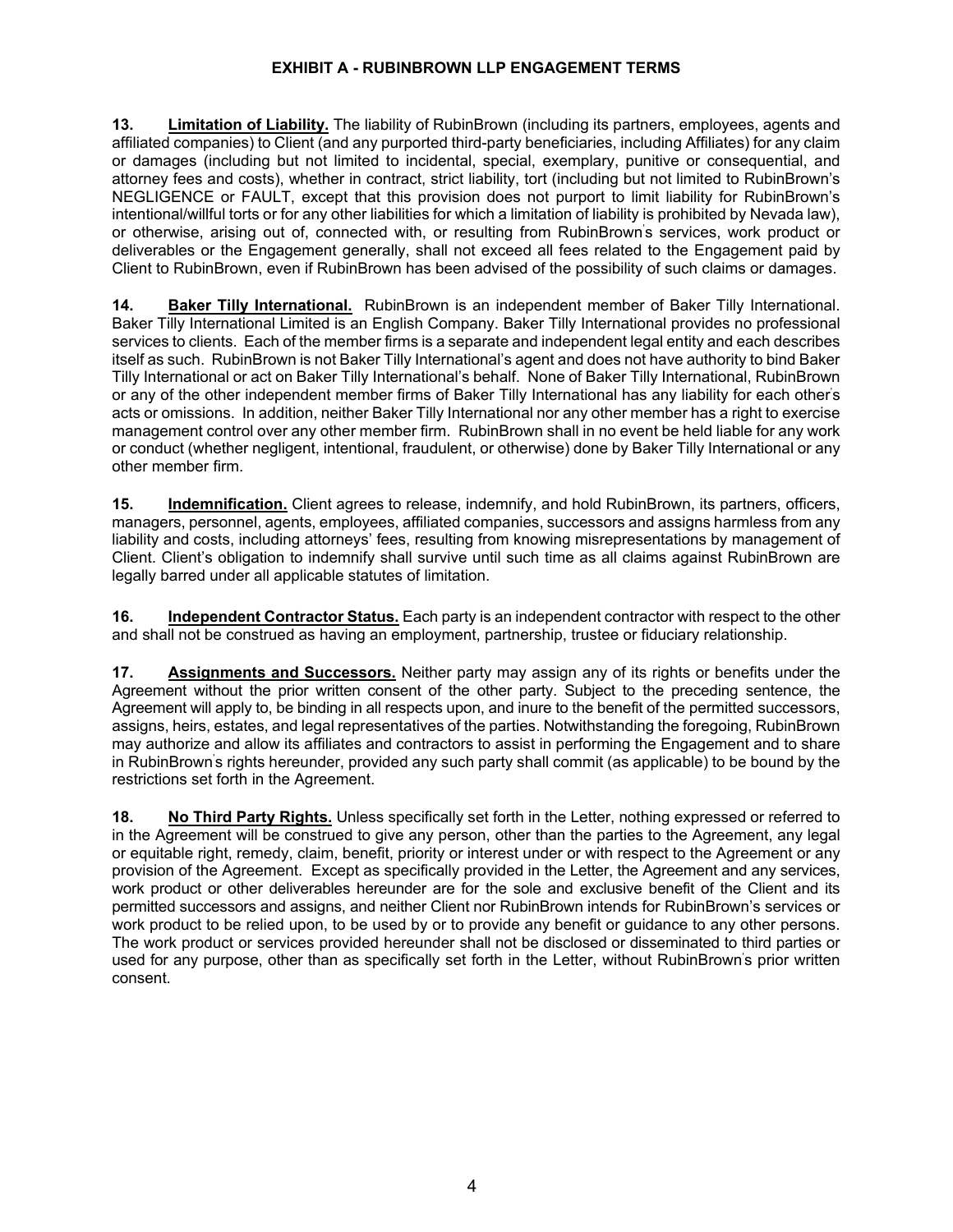**19. Mediation.** If Client (including any purported third-party beneficiaries, including Affiliates) is dissatisfied with the quality or timeliness of RubinBrown's services, or believes such services were in any way negligently performed, Client agrees to promptly notify RubinBrown in writing of its dissatisfaction and specifically set forth its complaints. If the parties are unable to resolve their differences within thirty (30) days after RubinBrown's receipt of Client's written notice, it is agreed that either party may invoke the services of an impartial mediator under the auspices of the commercial mediation rules of the American Arbitration Association, United States Arbitration and Mediation Service, or any other national neutral mediation service, at the election of the party who first requests mediation. It is agreed that no claim pertaining to the quality or timeliness and/or alleged negligence of RubinBrown' s provided services shall be arbitrated unless the foregoing procedures have first been followed and the mediator fails to settle the claim within thirty (30) days after the mediation process has concluded.

**20. Binding Arbitration.** Any and all disputes in any way concerning the services provided by RubinBrown pursuant to the Agreement (including services performed under any prior agreement) or the business relationship arising out of the Engagement or any prior Engagement shall be committed to binding arbitration before the American Arbitration Association (" AAA" ), including any disputes involving parties who are Affiliates of Client or who are alleged third-party beneficiaries to this Agreement.The Arbitrator, and not any federal, state, or local court or agency, shall have exclusive jurisdiction to resolve any disputes involving RubinBrown, and it is the intent of this Agreement that this grant of jurisdiction be the broadest allowed by law, and that any disputes regarding the scope of the Arbitrator's jurisdiction be both decided by the Arbitrator and resolved in favor of arbitration, except where expressly prohibited by applicable law. Without limiting the foregoing, the Arbitrator shall have exclusive jurisdiction to resolve any dispute relating to the interpretation, applicability, enforceability or formation of this Agreement including, but not limited to any claim that all or any part of this Agreement was not agreed to, is invalid, or is void or voidable. Such arbitration shall be conducted in accordance with the AAA's Commercial Arbitration Rules then in effect, as modified by the provisions stated herein. The fees, expenses, and costs of the arbitration proceeding shall be paid pursuant to the AAA Commercial Arbitration Rules and the terms of this Agreement, including the attorneys' fees and costs provisions of this Agreement. The location of the arbitration shall be in the Las Vegas metropolitan area. The parties shall select one arbitrator, unless the amount of any demand or counterclaim in the arbitration shall be \$750,000 or more, in which case the parties shall select three arbitrators. The parties shall have the right to conduct discovery in the arbitration consistent with that discovery permitted by the Federal Rules of Civil Procedure, with the arbitrator(s) to decide any discovery disputes. All proceedings conducted in the arbitration, including any discovery and any order entered by the arbitrator(s), shall be strictly confidential. The award of the arbitrator(s) shall be final, and may be confirmed by the parties in the Eighth Judicial District Court of the State of Nevada, or in the United States District Court for the District of Nevada.

21. Governing Law. The Agreement, including its formation, the parties' respective rights and duties and all disputes that might arise from or in connection with the Agreement or its subject matter, shall be governed by and construed in accordance with the laws of Nevada, without giving effect to conflicts of laws rules.

**22. Attorneys' Fees and Costs.** In connection with any legal action, arbitration or litigation arising from or in connection with the Agreement or its subject matter, the prevailing party shall be entitled to recover all costs incurred by such party in furtherance of such legal action, arbitration or litigation, including reasonable attorney' s fees, subject to the damage limitations of Paragraph 13 of this Agreement.

**23. Construction.** To the extent any apparent or actual contradiction may exist when construing or interpreting the contents of the Letter and the Terms, the Terms shall control and supersede any statement contained in the Letter, unless expressly stated otherwise in the provision or portion of the Letter or Terms at issue.

**24. Waivers.** Neither the failure nor any delay by any party in exercising any right, power or privilege under the Agreement will operate as a waiver of such right, power or privilege, and no single or partial exercise of any such right, power or privilege will preclude any other or further exercise of such right, power or privilege or the exercise of any other right, power or privilege.